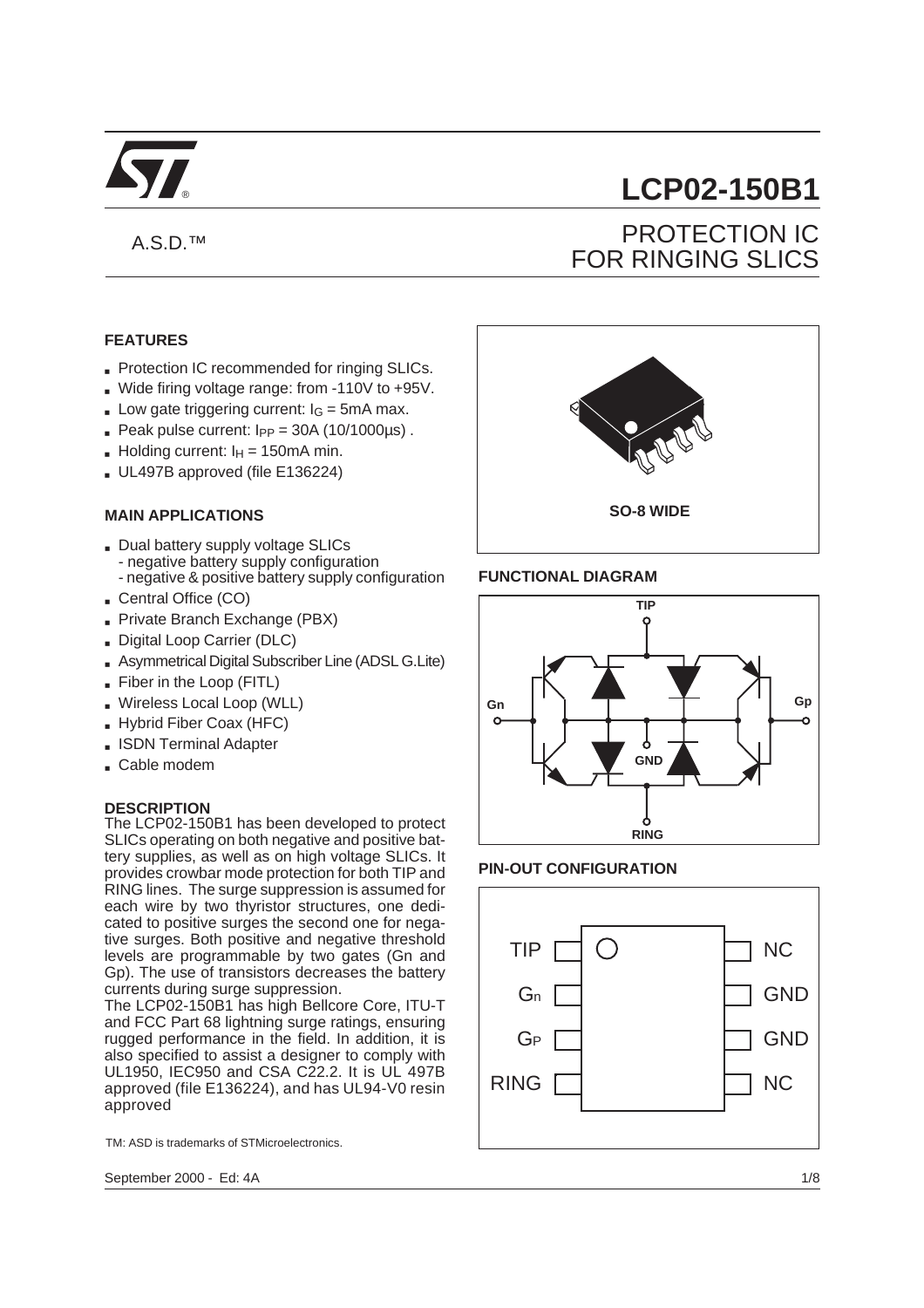|                                                               | Peak surge<br>voltage<br>(V) | Voltage<br>waveform<br>$(\mu s)$ | <b>Required</b><br>peak current<br>(A) | <b>Current</b><br>waveform<br>(µs) | <b>Minimum serial</b><br>resistor to meet<br>standard $(\Omega)$ |
|---------------------------------------------------------------|------------------------------|----------------------------------|----------------------------------------|------------------------------------|------------------------------------------------------------------|
| <b>ITU-T K20</b>                                              | 4000<br>1000                 | 10/700<br>10/700                 | 100<br>25                              | 5/310<br>5/310                     | 50<br>$\Omega$                                                   |
| <b>ITU-T K21</b>                                              | 4000<br>1500                 | 10/700<br>10/700                 | 100<br>37.5                            | 5/310<br>5/310                     | 50<br>$\overline{0}$                                             |
| <b>VDE0433</b>                                                | 2000                         | 10/700                           | 50                                     | 5/310                              | 5                                                                |
| <b>VDE0878</b>                                                | 2000                         | 1.2/50                           | 50                                     | 1/20                               | $\overline{0}$                                                   |
| IEC61000-4-5                                                  | level 3<br>level 4           | 10/700<br>1.2/50                 | 50<br>100                              | 5/310<br>8/20                      | 5<br>25                                                          |
| FCC Part 68<br>lightning surge type A                         | 1500<br>800                  | 10/160<br>10/560                 | 200<br>100                             | 10/160<br>10/560                   | 20<br>15                                                         |
| FCC Part 68<br>lightning surge type B                         | 1000                         | 9/720                            | 25                                     | 5/320                              | $\Omega$                                                         |
| <b>BELLCORE</b><br><b>GR-1089-CORE</b><br><b>First level</b>  | 2500<br>1000                 | 2/10<br>10/1000                  | 500<br>100                             | 2/10<br>10/1000                    | 20<br>25                                                         |
| <b>BELLCORE</b><br><b>GR-1089-CORE</b><br><b>Second level</b> | 5000                         | 2/10                             | 500                                    | 2/10                               | 40                                                               |
| <b>BELLCORE</b><br><b>GR-1089-CORE</b><br>Intrabuilding       | 800<br>1500                  | 2/10<br>2/10                     | 100<br>100                             | 2/10<br>2/10                       | $\mathbf 0$<br>$\overline{0}$                                    |

#### **COMPLIES WITH FOLLOWING STANDARDS**

# **ABSOLUTE MAXIMUM RATINGS** (Tamb = 25 °C)

| <b>Symbol</b>                                                 | <b>Parameter</b>                                                                                                 | Value                                        | <b>Unit</b>                      |   |
|---------------------------------------------------------------|------------------------------------------------------------------------------------------------------------------|----------------------------------------------|----------------------------------|---|
| <b>I</b> PP                                                   | Peak pulse current                                                                                               | 10/1000us<br>$5/310\mu s$<br>$1/20\mu s$     | 30<br>45<br>65                   | A |
| <b>I</b> TSM                                                  | Non repetitive surge peak on-state current<br>$(F = 50Hz)$                                                       | $t_p = 0.2$ s<br>$t_p = 1s$<br>$tD = 15$ min | 5.5<br>4.2<br>1.5                | A |
| $V_{GN}$ max<br>$V_{GP}$ max<br>$\Delta$ V <sub>bat</sub> max | Maximum negative battery voltage range<br>Maximum positive battery voltage range<br>Total battery supply voltage | See fig.1                                    | $-110$ to 0<br>0 to $+95$<br>190 | V |
| $\mathsf{T}_{\mathsf{op}}$                                    | Operating temperature range (see note 1)                                                                         | $-20$ to $+85$                               | °C                               |   |
| ${\mathsf T}_{\textsf{stg}}$                                  | Storage temperature range                                                                                        | $-55$ to $+150$                              | $^{\circ}C$                      |   |
| ΤL                                                            | Lead solder temperature (10s duration)                                                                           | 260                                          | °C                               |   |

**Note 1**: Within the Top range, the LCP02-150B1 keeps on operating. The impacts of the ambient temperature are given by derating curves.



2/8

 $\sqrt{2}$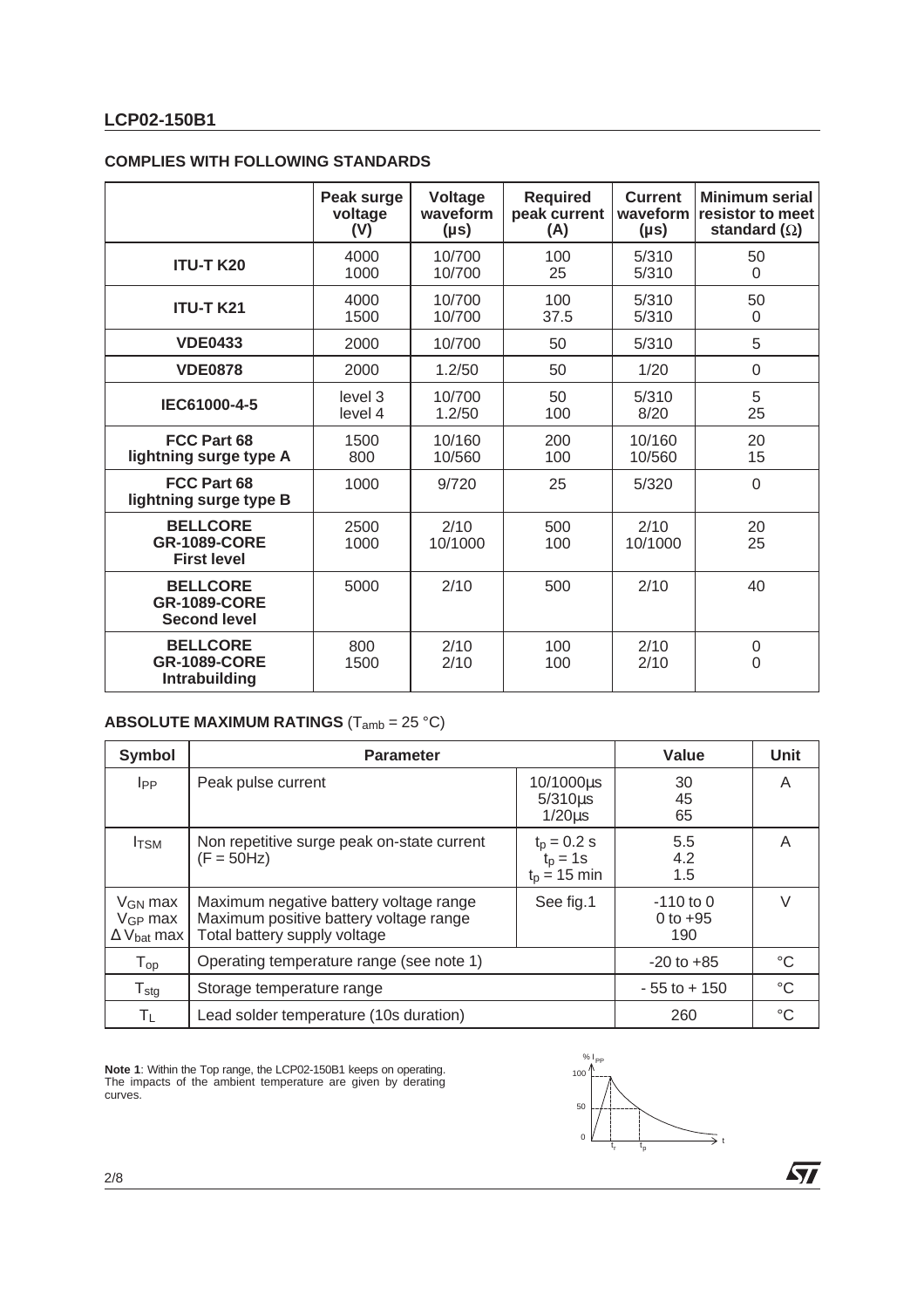**Fig. 1:** Test circuit



# **THERMAL RESISTANCE**

| Symbol         | <b>Parameter</b>    | Value | Unit               |
|----------------|---------------------|-------|--------------------|
| $R_{th (i-a)}$ | Junction to ambient | 150   | $\rm ^{\circ}$ C/W |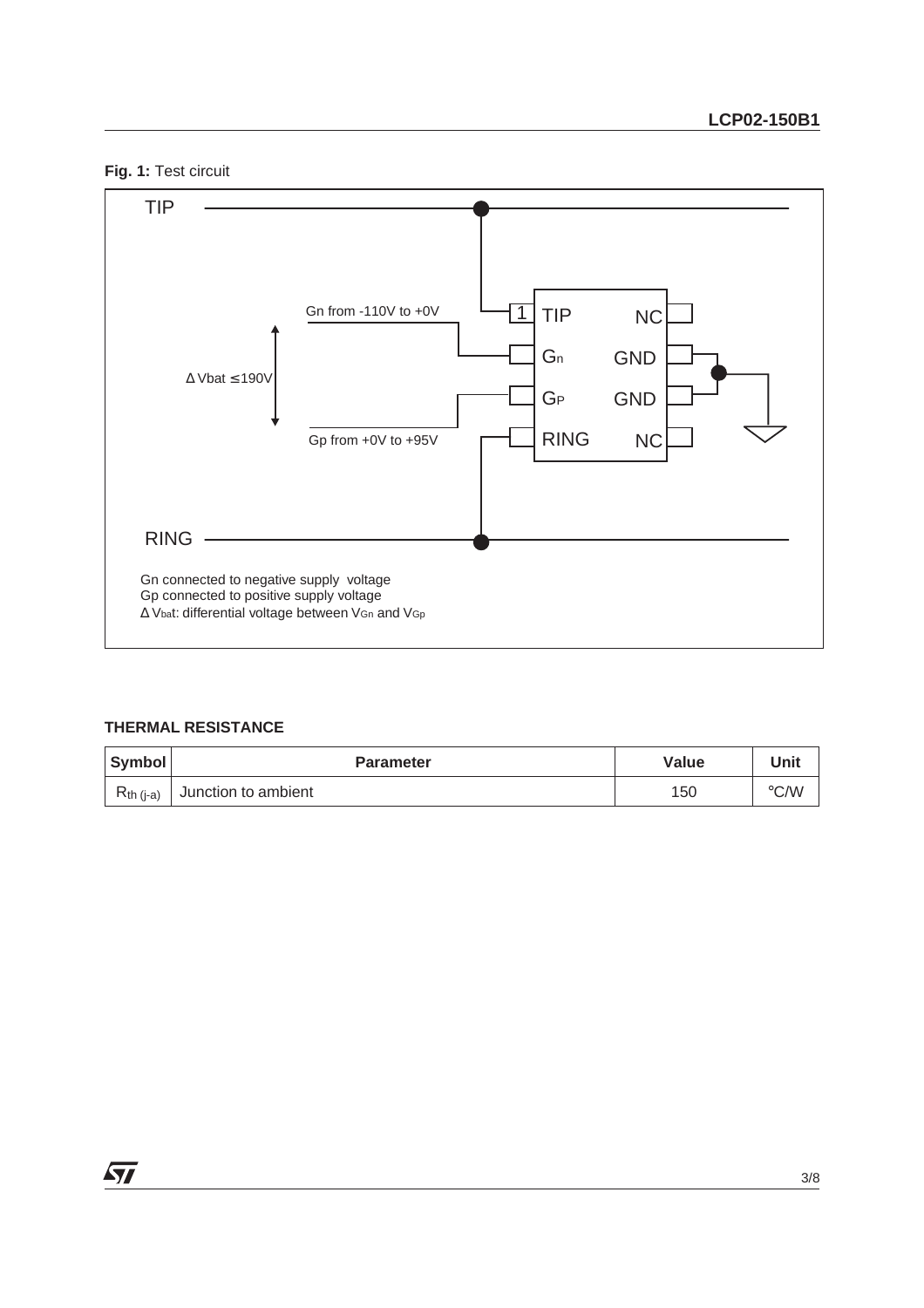# **LCP02-150B1**

# **ELECTRICAL CHARACTERISTICS (Tamb = 25°C)**

# **1 - PARAMETERS RELATED TO THE NEGATIVE SUPPRESSOR**

| <b>Symbol</b>     | <b>Parameter</b>                                       | <b>Test conditions</b>                                                                                                                                           | Min. | Max.          | Unit |
|-------------------|--------------------------------------------------------|------------------------------------------------------------------------------------------------------------------------------------------------------------------|------|---------------|------|
| lGn               | Negative gate trigger<br>current                       | $V_{\text{GN}/\text{GND}}$ = -60V<br>Measured at 50Hz                                                                                                            |      | 5             | mA   |
| IH-               | Holding current<br>(see fig.2)                         | Go-No Go test, $V_{\text{Gn}} = -60V$                                                                                                                            | 150  |               | mA   |
| IRGL-             | Reverse leakage<br>current Gn/Line                     | $Tj = 25^{\circ}C$ , $V_{Gn/line} = -190V$                                                                                                                       |      | 5             | μA   |
| V <sub>DGL-</sub> | Dynamic switching<br>voltage Gn / Line<br>(see note 2) | $V_{\text{GN}/\text{GND}}$ = -60V<br>10/1000µs 1kV Rp = $25\Omega$ lpp = 30A<br>10/700us 2kV Rp = $25\Omega$ lpp = 30A<br>1.2/50us 2kV Rp = $25\Omega$ lpp = 30A |      | 18<br>8<br>15 |      |

## **2 - PARAMETERS RELATED TO THE POSITIVE SUPPRESSOR**

| <b>Symbol</b>     | <b>Parameter</b>                                       | <b>Test conditions</b>                                                                                                                                                                                    | Min. | Max.          | Unit |
|-------------------|--------------------------------------------------------|-----------------------------------------------------------------------------------------------------------------------------------------------------------------------------------------------------------|------|---------------|------|
| $I_{\text{Gp}}$   | Positive gate trigger<br>current                       | $V_{GD/GND} = 60V$<br>Measured at 50Hz                                                                                                                                                                    |      | 5             | mA   |
| $I_{RGL+}$        | Reverse leakage<br>current Gp/LINE                     | $Tj = 25^{\circ}C$ , $V_{Gp/line} = +190V$                                                                                                                                                                |      | 5             | μA   |
| V <sub>DGL+</sub> | Dynamic switching<br>voltage Gp / Line<br>(see note 2) | $V_{GD/GND} = +60V$<br>10/1000µs 1kV R <sub>P</sub> = $25\Omega$ l <sub>PP</sub> = 30A<br>10/700us 2kV Rp = $25\Omega$ lpp = 30A<br>1.2/50 $\mu$ s 2kV R <sub>P</sub> = 25 $\Omega$ l <sub>PP</sub> = 30A |      | 18<br>8<br>35 |      |

# **3 - PARAMETERS RELATED TO LINE/GND**

| Symbol             | <b>Parameter</b>           | <b>Test conditions</b>                                                                                                                                      | Tvp. | Max. | Unit |
|--------------------|----------------------------|-------------------------------------------------------------------------------------------------------------------------------------------------------------|------|------|------|
| <sup>I</sup> R     | Reverse<br>leakage current | $Tj = 25^{\circ}C$ , $V_{LINE} = +90V$ , $V_{GP/LINE} = +1V$<br>$\overline{T}$ $\overline{I}$ = 25°C, V <sub>LINE</sub> = -105V, V <sub>GN/LINE</sub> = -1V |      |      | μA   |
| $\mathrm{C_{off}}$ | Capacitance<br>LINE/GND    | $V_R = -3V$ , F = 1MHz, $V_{GD} = 60V$ , $V_{Gn} = -60V$                                                                                                    | 60   |      | pF   |

Note 2: The V<sub>DGL</sub> value is the difference between the peak line voltage during the surge and the programmed gate voltage.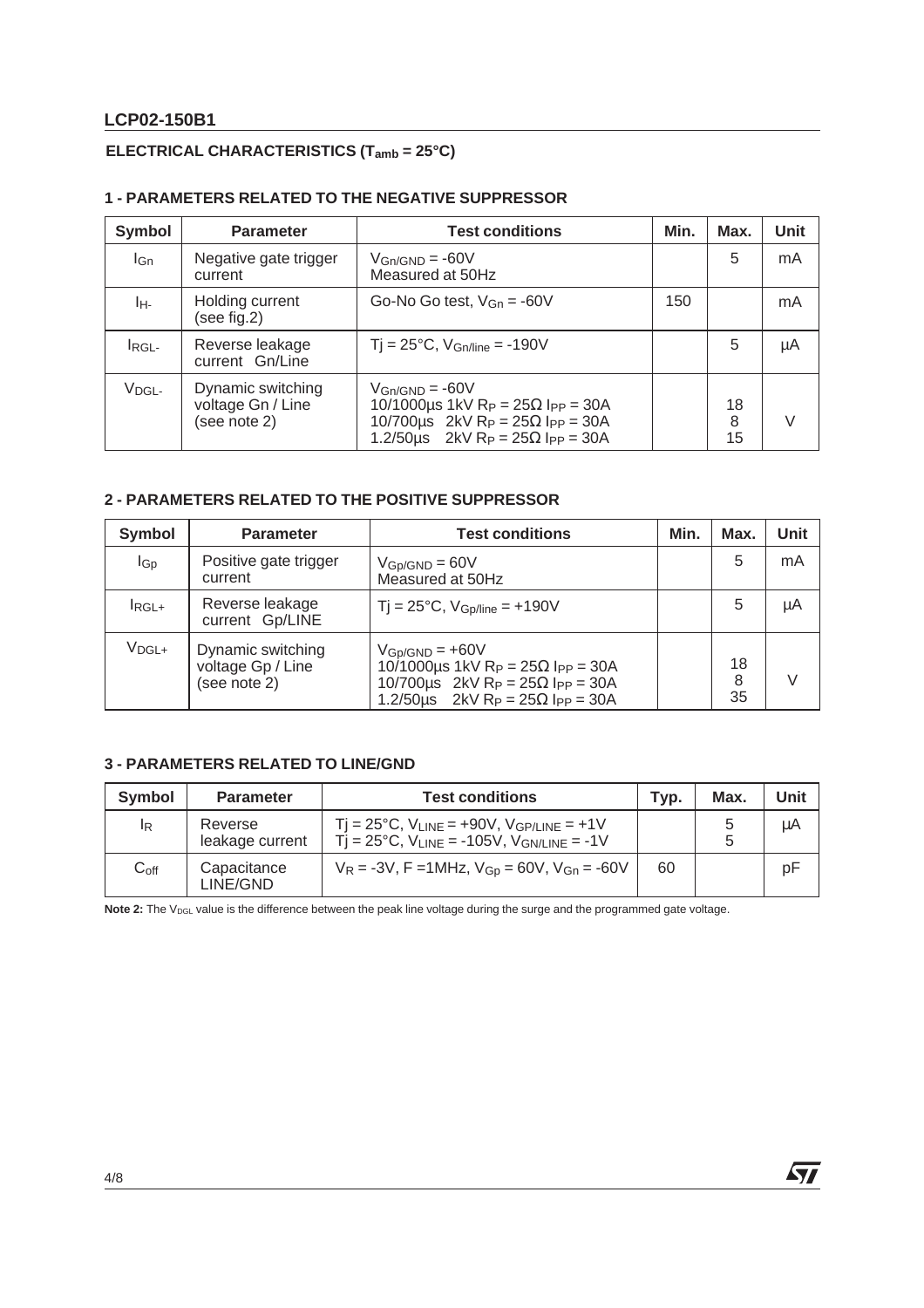**Fig. 2:** Relative variation of holding current versus junction temperature.

**Fig. 3:** Maximum non repetitive surge peak on state current versus overload duration (with 50Hz sinusoidal wave and initial junction temperature equal to +25°C).





**Fig. 4:** Capacitance versus reverse applied voltage (typical values) with V<sub>GN</sub> = -90V and  $V_{GP} = +90V$ .

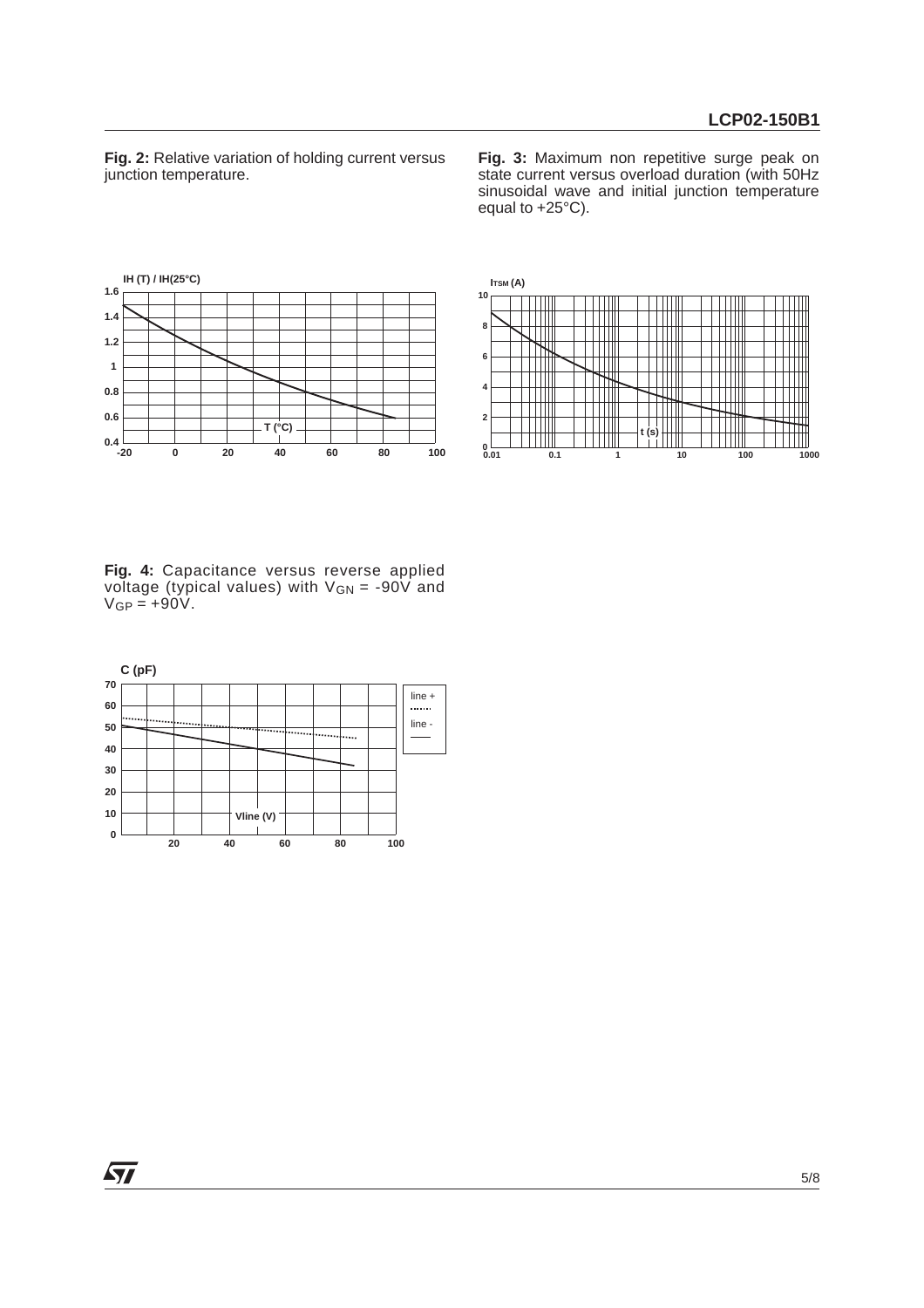# **LCP02-150B1**

#### **TECHNICAL INFORMATION**

**Fig. 5:** LCP02 concept behavior.



Figure 5 shows the classical protection circuit using the LCP02 crowbar concept. This topology has been developped to protect the new two-battery voltage SLICs. It allows both positive and negative firing thresholds to be programmed. The LCP02-150B1 has two gates (Gn and Gp). Gn is biased to negative battery voltage -Vbat, while Gp is biased to the positive battery voltage +Vb.

When a negative surge occurs on one wire (L1 for example), a current Ign flows through the base of the transistor T1 and then injects a current in the gate of the thyristor Th1 which fires. All the surge current flows through the ground. After the surge, when the current flowing through Th1 becomes less negative than the negative holding current Ih-, Th1 switches off. This holding current I<sub>H</sub>- is temperature dependant as per figure2.

When a positive surge occurs on one wire (L1 for example), a current Igp flows through the base of the transistor T2 and then injects a current in the gate of the thyristor Th2 which fires. All the surge current flows through the ground. After the surge, when the current flowing through Th2 becomes less positive than the positive holding current Ih+, Th2 switches off. This holding current  $I_{H+}$ , typically 20mA at 25°C, is temperature dependant and the same figure 2 also applies.

The capacitors Cn and Cp are used to speed up the crowbar structure firing during the fast rise or fall edges. This allows to minimize the dynamical breakover voltage at the SLIC Tip and Ring inputs during fast surges. Please note that these capacitors are generally available around the SLIC. To be efficient they have to be as close as possible to the LCP02-150B1 gate pins (Gn and Gp) and to the reference ground track (or plan). The optimized value for Cn and Cp is 220nF.

The series resistors Rs1 and Rs2 designed in figure 5 represent the fuse resistors or the PTCs which are needed to withstand the power contact or the power induction tests imposed by the country standards. Taking this factor into account, the actual lightning surge current flowing through the LCP02-150B1 is equal to :

$$
1
$$
 surge =  $\sqrt{2}$  (Rg + Rs)

With V surge = peak surge voltage imposed by the standard.

Rg = series resistor of the surge generator

Rs = series resistor of the line card (e.g. PTC)

e.g. : For a line card with 50Ω of series resistors which has to be qualified under Bellcore 1000V 10/1000μs surge, the present current through the LCP02-150B1 is equal to :

477

$$
1 \text{ surge} = 1000 / (10 + 50) = 17A
$$

6/8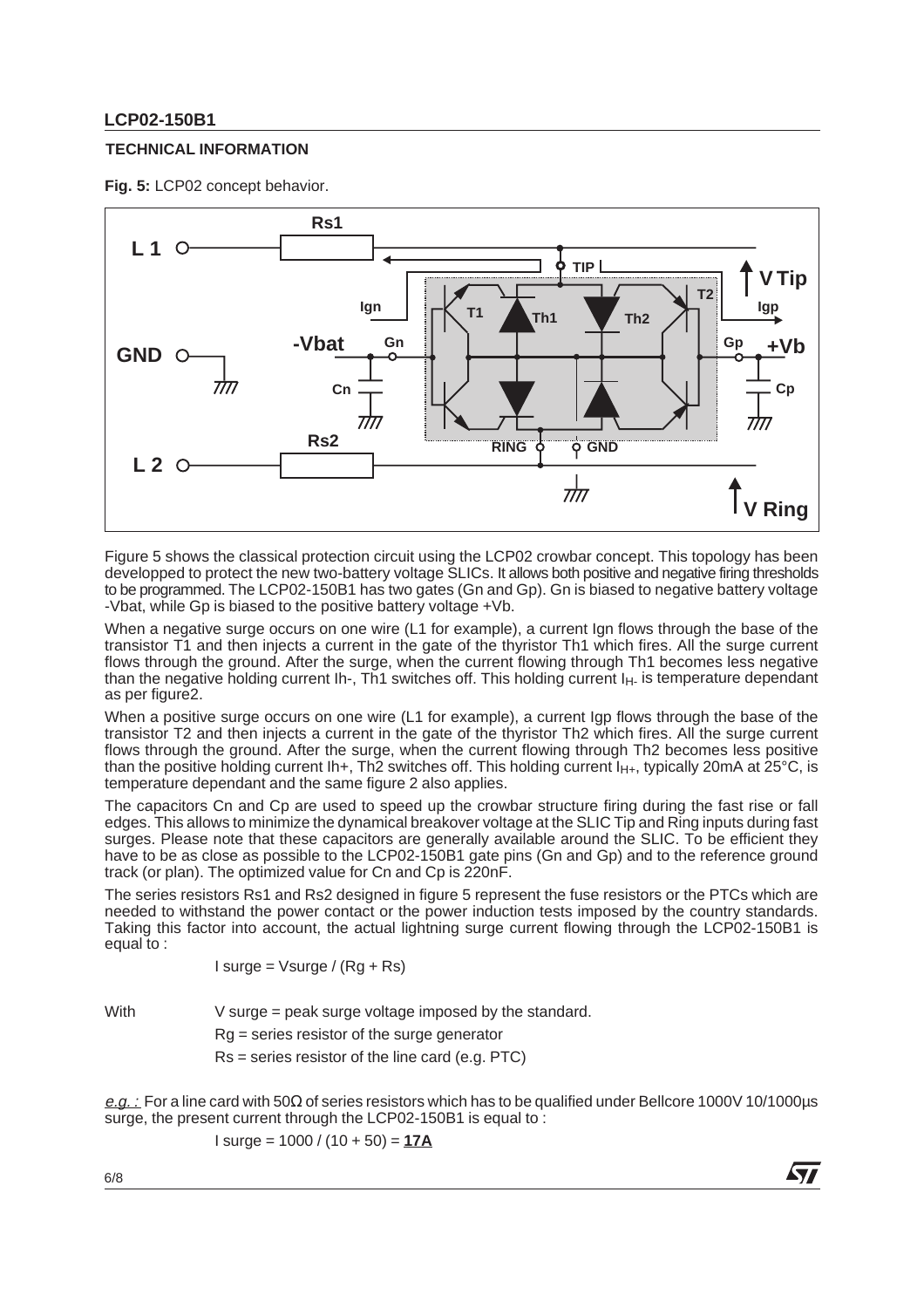The LCP02-150B1 topology is particularly optimized for the new telecom applications such as fiber in the loop, WLL systems, decentralized central office for example. The schematics of figures 6 and 7 give the 2 most frequent topologies used for these emergent applications



**Fig. 6:** Protection of SLIC with positive and negative battery voltages.

**Fig. 7:** Protection of high voltage SLIC



Figure 6 shows the classical protection topology for SLIC using both positive and negative battery voltages. With such a protection the SLIC is protected against surge over +Vb and lower than -Vbat. In this case, +Vb can be programmed up to +95V while -Vbat can be programmed down to -110V. Please note that the differential voltage does not exceed ∆V<sub>bat</sub> max at 190V.

Figure 7 gives the protection topology for the new SLIC using high negative voltage down to -110V.